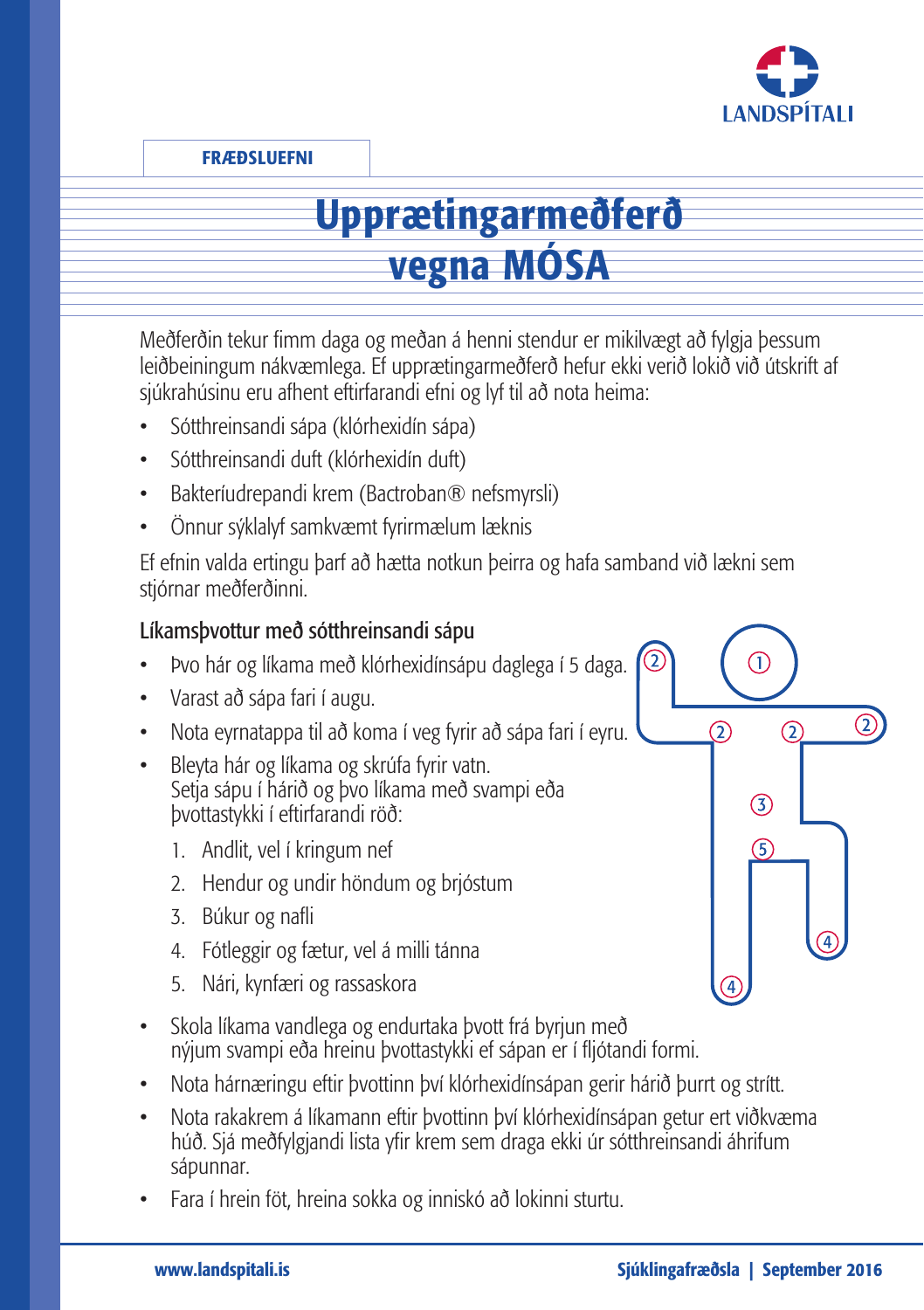#### Húðfellingar

Bera þunnt lag af klórhexidíndufti í húðfellingar, nára og rassaskoru einu sinni á dag. Setja duftið í bómullarhnoðra eða þurrt stykki og strjúka yfir húðfellingar, nára og rassaskoru. Sé líkamsþvottur að morgni er duftið notað að kvöldi og öfugt.

#### Nef

- 1. Smyrja Bactroban® nefsmyrsli vandlega á innra borð beggja nasa með bómullarpinna, þrisvar á dag í fimm daga.
- 2. Nudda nasavængjunum saman svo smyrslið dreifist betur.
- 3. Þvo og þerra hendur vandlega á eftir.

#### Persónulegt hreinlæti

- Nota hreint handklæði og þvottastykki og gæta þess að láta það ekki snerta handklæði/þvottastykki sem aðrir heimilismenn nota. Skipta um handklæði daglega.
- Klæðast hreinum nærfötum eftir líkamsþvottinn og hreinum náttfötum á hverju kvöldi.
- Skipta um annan fatnað daglega eða annan hvern dag.
- Þvo fatnað við hæsta hitastig sem hann þolir. Þvo rúmfatnað, handklæði, þvottapoka, nærföt og sokka við a.m.k. 60°C.
- Nota kodda og sæng sem má þvo eða setja í hreinsun.
- Skipta um rúmföt og ryksuga rúmdýnu eftir tveggja daga meðferð og við lok meðferðar.
- Þvo persónulega muni eins og greiður, hárbursta/snyrtibursta, rakvél og þess háttar með heitu vatni og sápu.
- Endurnýja púða í púður- og meikdósum.
- Endurnýja tannbursta.

#### Þrif á heimili meðan meðferð varir

- Eftir tveggja daga meðferð er strokið yfir lárétta fleti með rökum klúti og húsgögn með tauáklæði ryksuguð vandlega. Gólf eru skúruð.
- Þrífa síma, sjónvarpsfjarstýringu, lyklaborð og annað sem ekki þolir að blotna, með Hreinsispritti.
- Þrifin eru endurtekin á síðasta degi meðferðar (á 5. degi).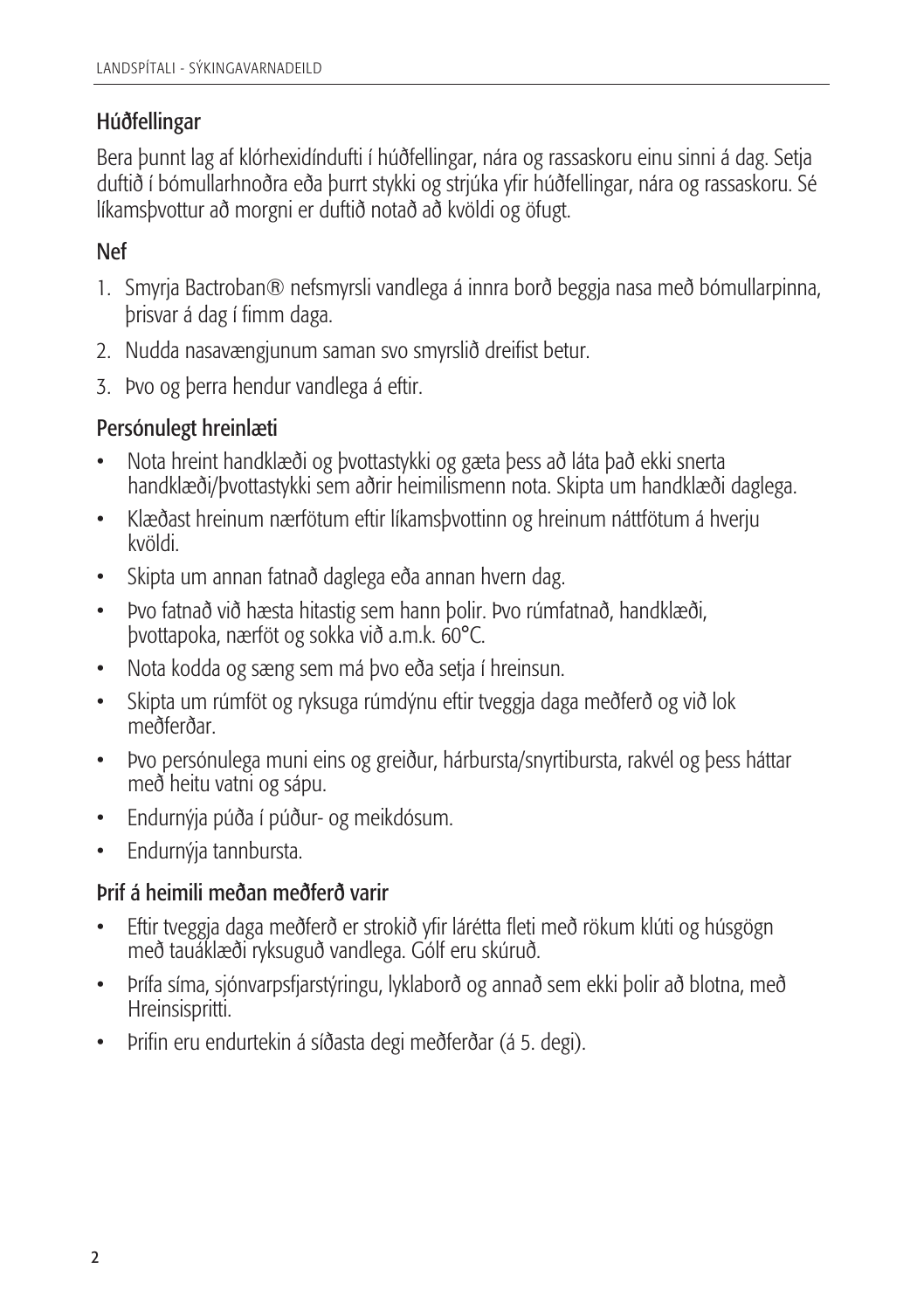## Umgengni við annað fólk

MÓSA er ekki hættulegur fólki með heilbrigt ónæmiskerfi og heila húð, því er ekki ástæða til að draga úr umgengni við fólk meðan á upprætingarmeðferðinni stendur.

### Sýnataka eftir upprætingarmeðferð

Til að fylgjast með árangri upprætingarmeðferðar eru tekin MÓSA-sýni að lokinni meðferð eftir:

- 1. eina viku
- 2. tvær vikur
- 3. þrjár vikur
- 4. þrjá, sex og 12 mánuði
- 5. Fleiri sýni eru tekin ef einstaklingur þarfnast sýklalyfjameðferðar eða fær sár/exem á tímabilinu

Sýnataka er ýmist framkvæmd á göngudeild smitsjúkdóma eða á heilsugæslustöð. Mikilvægt er að mætt sé í allar sýnatökur til að hægt sé að aflétta varúðarráðstöfunum við komu á Landspítala.

Ef MÓSA greinist í sýni eftir upprætingarmeðferð er áframhald metið af lækni sem stjórnar meðferðinni.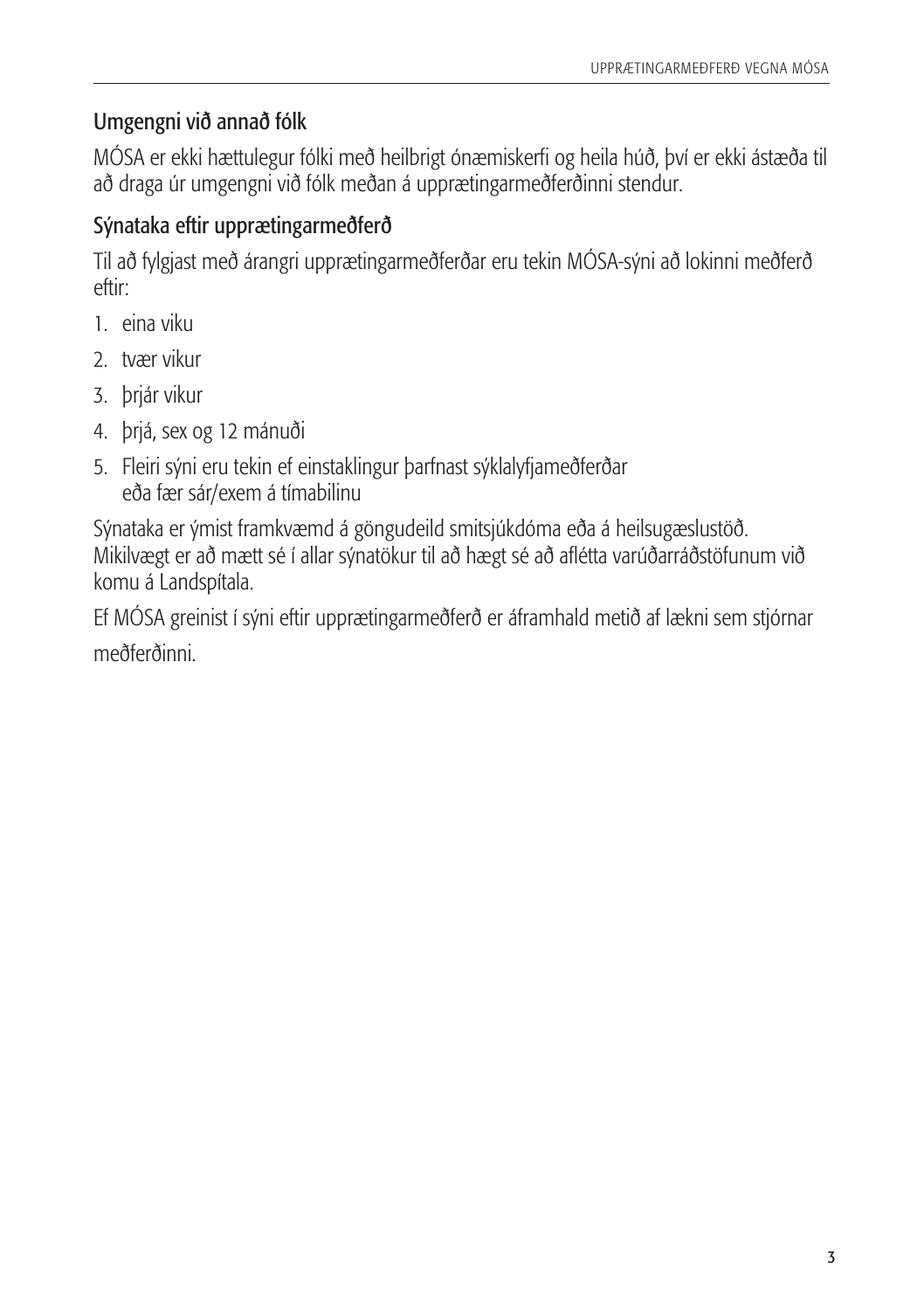# Húðvörur sem nota má samhliða upprætingarmeðferð

# A

Abena skincare lotion Abena skincare ointment Accent Plus Antibacterial Amino Lotion A-Derma Exomega Cream A-Derma Creme De Soin A-Derma Exomega Milk A-Derma Exomega Fedtcreme Alpha Hydrox Silk Wrap Body Lotion Amlactin Cream Amlactin Lotion Aqua Glycolic Hand and Body Lotion Aquaphor Healing Ointment Aquaphor Original Formula Ointment Arkiv Aveeno Moisturizing Lotion Avene Trixera+ Emollient Cream Avene Trixera+ Balm

# C

Cavilon Moisturizing Lotion Ceridal lipogel Cetaphil Moisturizing Cream Cetaphil Moisturizing Lotion Clairol Herbal Essence Moisturizing Lotion, Dry Skin Formula Clairol Herbal Essence Moisturizing Lotion, Extra Dry Skin Formula Clairol Herbal Essence Moisturizing Lotion, Normal Skin Formula Curel Extreme Care Body Lotion Curel Skin Healing Stick Cutemol Emollient Skin Cream

## D

Danatekt creme Decubal clinic creme Dermalog SKIN-cure, Genopbygningscreme Dermalog Fedtcreme

Abena Abena EcoLab Pierre Fabre Pierre Fabre Pierre Fabre Pierre Fabre Neotric Cosmetics Upsher Smith Laboratories Upsher Smith Laboratories Merz Pharmaceuticals Beiersdorf-Jobst Beiersdorf-Jobst Galderma Johnson and Johnson og Co. Pierre Fabre Pierre Fabre

3M Health Care Products Stiefel Galdrema Laboratories Galdrema Laboratories Bristol Myers Squibb-Beauty Care

Bristol Myers Squibb-Beauty Care

Bristol Myers Squibb-Beauty Care

Andrew Jergens Company Andrew Jergens Company Summers Laboratories Inc.

Norpharma Alpharma Dermalog Dermalog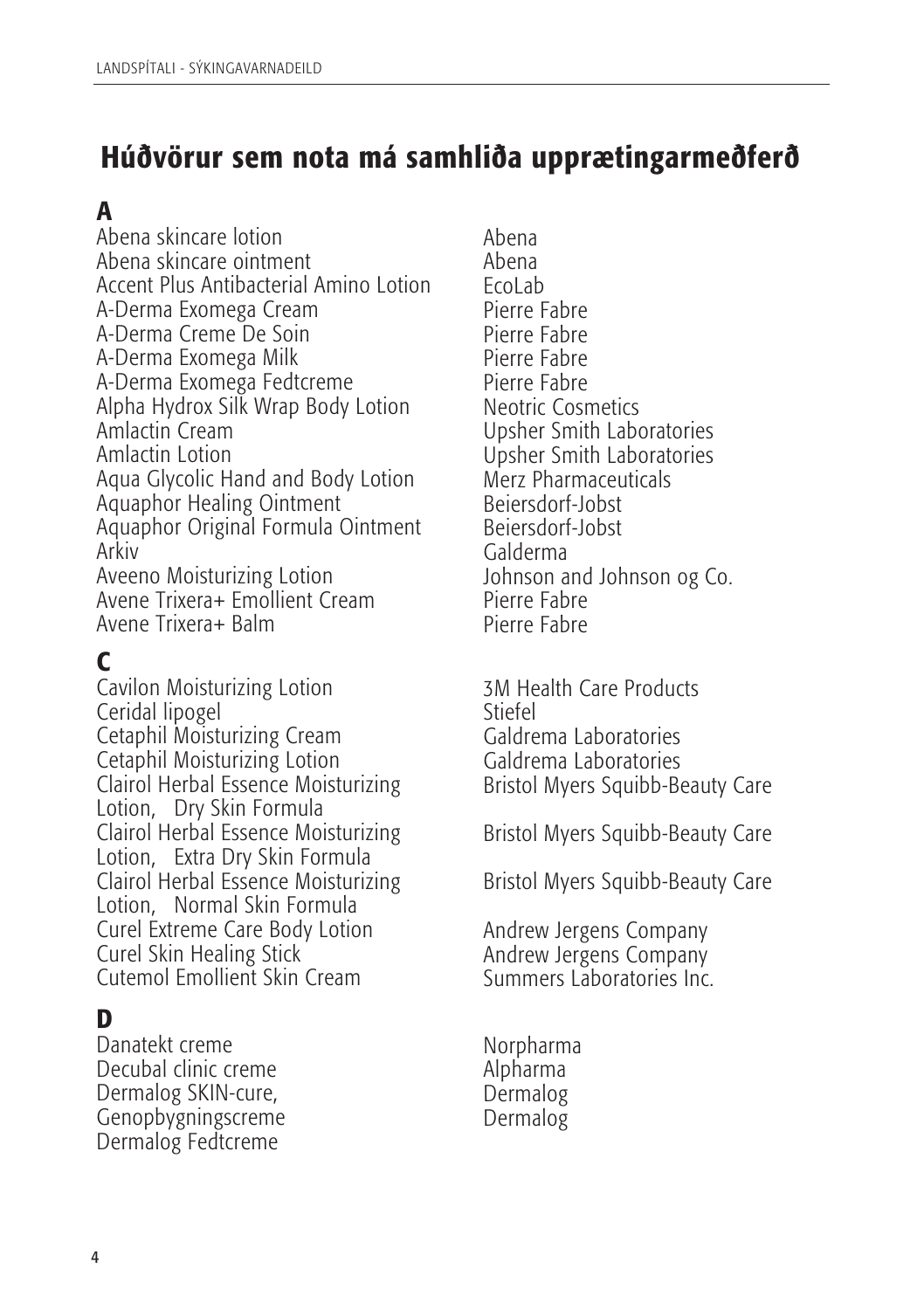# E

Eucerin Daily Replenishing Lotion Eucerin Dry Skin Therapy Plus Alpha Hydroxy Creme

Eucerin Dry Skin Therapy Plus Alpha Hydroxy Lotion

Eucerin Original Crème Eucerin Original Lotion

Eucerin Plus Crème Eucerin Plus Lotion Eucerin TriLipid Replenishing Lotion

# K

Keri Anti-Bacterial Hand Lotion Keri Deep Conditioning Original Lotion, Dry Skin Formula Softly Scented Keri Deep Conditioning Original Lotion, Fragrance Free Sensitive Skin Formula Keri Lotion Fast Absorbing Fragrance Free Sensitive Skin Formula Keri Lotion Fast Absorbing Softly Scented Dry Skin Formula Keri Original Lotion Keri Skin Renewal Lotion Keri Silky Smooth Lotion Keri Silky Smooth Sensitive Skin Lotion

# L

Lac Hydrin Five Lotion Lacticare Lotion Lipikar Baume Locobase fedtcreme Locobase Repair Lubriderm Advanced Therapy Gel Crème Lubriderm Dry Skin Care Lotion Lubriderm Gel Crème Lubriderm Moisture Recovery Crème Lubriderm Moisture Recovery Lotion Lubriderm Seriously Sensitive Lotion Lubriderm Skin Therapy Moisturizing Lotion Lubriderm Skin Therapy Moisturizing Lotion for Normal to Dry Skin

Beiersdorf-Jobst Beiersdorf-Jobst Beiersdorf-Jobst Beiersdorf-Jobst Beiersdorf-Jobst Beiersdorf-Jobst Bristol Myers Products Bristol Myers Products Bristol Myers Products

Bristol Myers Products

Bristol Myers Products

Bristol Myers Products Bristol Myers Products Bristol Myers Products Bristol Myers Products

Westwood Squibb Steifel Laboratories La Roche-Posay Astellas Pharma Astellas Pharma Warner-Lambert Consumer Health Warner-Lambert Consumer Health Warner-Lambert Consumer Health Warner-Lambert Consumer Health Warner-Lambert Consumer Health Warner-Lambert Consumer Health Warner-Lambert Consumer Health

Warner-Lambert Consumer Health